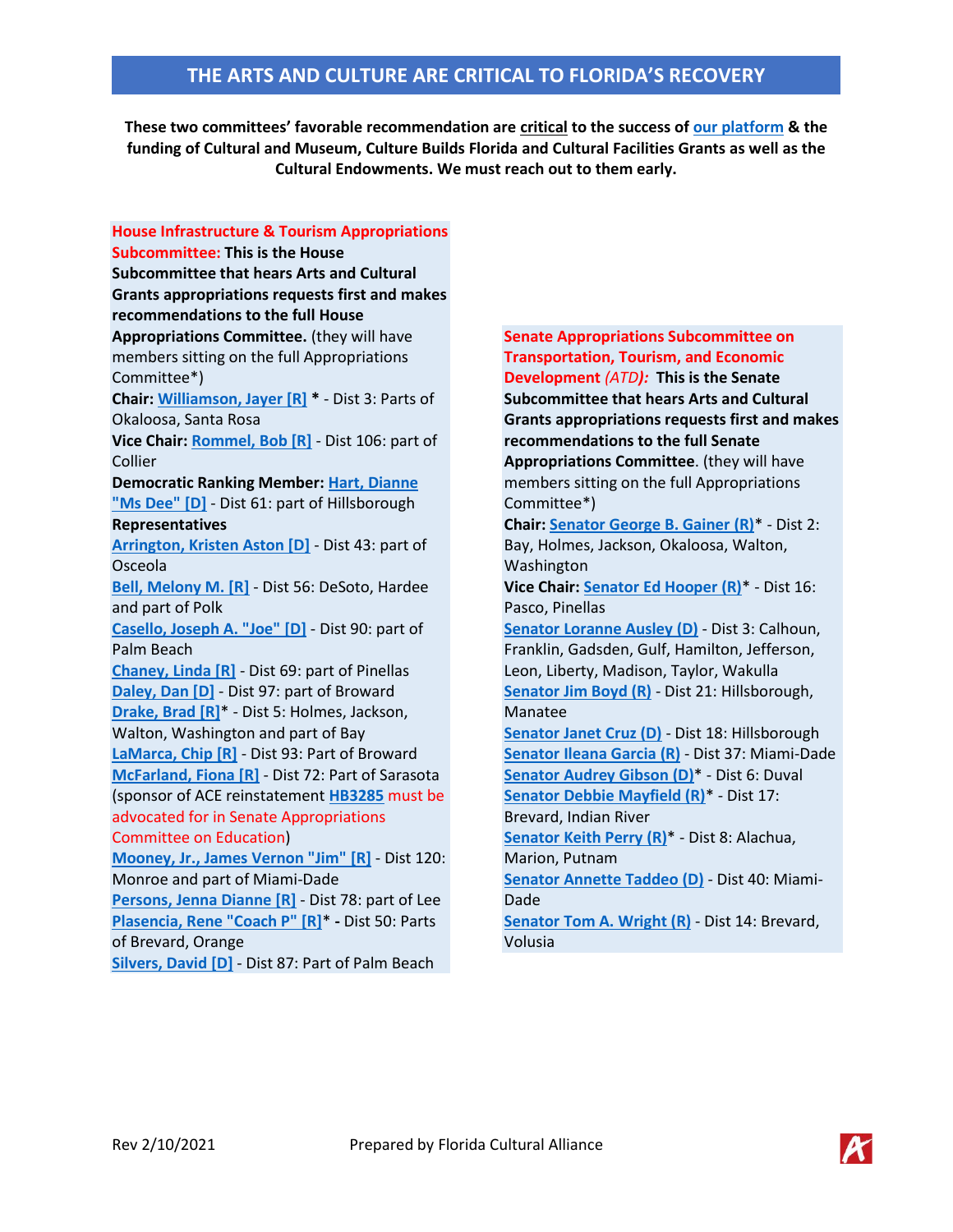## **THE ARTS AND CULTURE ARE CRITICAL TO FLORIDA'S RECOVERY**

**The full appropriations committees in each chamber are the final stop before a recommended budget for 2021-2022. We will be required to continue to advocate to these committees to protect the subcommittee recommendations or appeal to increase the appropriation.**

**House Appropriations Committee: Chair: [Trumbull, Jay \[R\]](https://www.myfloridahouse.gov/Sections/Representatives/details.aspx?MemberId=4600)** - Dist 6:part of Bay **Vice Chair: [McClure, Lawrence \[R\]](https://www.myfloridahouse.gov/Sections/Representatives/details.aspx?MemberId=4686)** - Dist 58: part of Hillsborough **Ranking Democratic Leader: [DuBose, Bobby B.](https://www.myfloridahouse.gov/Sections/Representatives/details.aspx?MemberId=4612)  [\[D\]](https://www.myfloridahouse.gov/Sections/Representatives/details.aspx?MemberId=4612)** - Dist 94: part of Broward **Representatives [Alexander, Ramon \[D\]](https://www.myfloridahouse.gov/Sections/Representatives/details.aspx?MemberId=4640)** - Dist 8: Gadsden and part of Leon **[Avila, Bryan \[R\]](https://www.myfloridahouse.gov/Sections/Representatives/details.aspx?MemberId=4615)** - Dist 111: part of Miami-Dade **[Burton, Colleen \[R\]](https://www.myfloridahouse.gov/Sections/Representatives/details.aspx?MemberId=4616)** - Dist 40: part of Polk **[Bush III, Dr. James \[D\]](https://www.myfloridahouse.gov/Sections/Representatives/details.aspx?MemberId=4011)** - Dist 109: part of Miami-Dade **[Diamond, Ben \[D\]](https://www.myfloridahouse.gov/Sections/Representatives/details.aspx?MemberId=4657)** - Dist 68: part of Pinellas **[Drake, Brad \[R\]](https://www.myfloridahouse.gov/Sections/Representatives/details.aspx?MemberId=4436)** - Dist 5: Holmes, Jackson, Walton, Washington and part of Bay **[Duran, Nicholas X. \[D\]](https://www.myfloridahouse.gov/Sections/Representatives/details.aspx?MemberId=4650)** - Dist 112: part of Miami-Dade **[Fine, Randy \[R\]](https://www.myfloridahouse.gov/Sections/Representatives/details.aspx?MemberId=4646)** - Dist 53: part of Brevard **[Geller, Joseph \[D\]](https://www.myfloridahouse.gov/Sections/Representatives/details.aspx?MemberId=4614)** - Dist 100: part of Miami-Dade **[Grall, Erin \[R\]](https://www.myfloridahouse.gov/Sections/Representatives/details.aspx?MemberId=4637)** - Dist 54: Indian River and part of St. Lucie **[Grant, Michael \[R\]](https://www.myfloridahouse.gov/Sections/Representatives/details.aspx?MemberId=4349)** - Dist 75: Charlotte **[Ingoglia, Blaise \[R\]](https://www.myfloridahouse.gov/Sections/Representatives/details.aspx?MemberId=4603)** - Dist 35: part of Hernando **[Jenne, Evan \[D\]](https://www.myfloridahouse.gov/Sections/Representatives/details.aspx?MemberId=4365)** - Dist 99: part of Broward **[Latvala, Chris \[R\]](https://www.myfloridahouse.gov/Sections/Representatives/details.aspx?MemberId=4610)** - Dist 67: part of Pinellas **[Leek, Thomas J. "Tom" \[R\]](https://www.myfloridahouse.gov/Sections/Representatives/details.aspx?MemberId=4662)** - Dist 25: part of Volusia **[Massullo, MD, Ralph E. \[R\]](https://www.myfloridahouse.gov/Sections/Representatives/details.aspx?MemberId=4624)** - Dist 34: Citrus and part of Hernando **[Omphroy, Anika Tene \[D\]](https://www.myfloridahouse.gov/Sections/Representatives/details.aspx?MemberId=4749)** - Dist 95: part of Broward **[Perez, Daniel \[R\]](https://www.myfloridahouse.gov/Sections/Representatives/details.aspx?MemberId=4690)** - Dist 116: part of Miami-Dade **[Plakon, Scott \[R\]](https://www.myfloridahouse.gov/Sections/Representatives/details.aspx?MemberId=4430)** - District 29: part of Seminole **[Plasencia, Rene "Coach P" \[R\]](https://www.myfloridahouse.gov/Sections/Representatives/details.aspx?MemberId=4607) -** Dist 50: Parts of Brevard, Orange **[Renner, Paul \[R\]](https://www.myfloridahouse.gov/Sections/Representatives/details.aspx?MemberId=4619)** - Dist 24: Flagler and parts of St. Johns, Volusia **[Roth, Rick \[R\]](https://www.myfloridahouse.gov/Sections/Representatives/details.aspx?MemberId=4648)** - Dist 85: part of Palm Beach

**[Stevenson, Cyndi \[R\]](https://www.myfloridahouse.gov/Sections/Representatives/details.aspx?MemberId=4620)** - Dist 17: part of St Johns **[Tomkow, Josie \[R\]](https://www.myfloridahouse.gov/Sections/Representatives/details.aspx?MemberId=4704)** - Dist 39: Parts of Osceola, Polk **[Willhite, Matt \[D\]](https://www.myfloridahouse.gov/Sections/Representatives/details.aspx?MemberId=4649)** - Dist 86: part of Palm Beach **[Williams, Patricia H. \[D\]](https://www.myfloridahouse.gov/Sections/Representatives/details.aspx?MemberId=4629)** - Dist 92: part of Broward **[Williamson, Jayer \[R\]](https://www.myfloridahouse.gov/Sections/Representatives/details.aspx?MemberId=4622)** - Dist 3: Parts of Okaloosa, Santa Rosa

## **Senate Appropriations** (*AP*): **Chair: [Kelli Stargel](https://www.flsenate.gov/Senators/S22) (R)** - Dist 22: Lake, Polk **Vice Chair: [Aaron Bean](https://www.flsenate.gov/Senators/S4) (R)** - Dist 4: Duval, Nassau **[Ben Albritton](https://www.flsenate.gov/Senators/S26) (R)** - Dist 26: Charlotte, DeSoto, Glades, Hardee, Highlands, Lee, Okeechobee, Polk **[Lauren Book](https://www.flsenate.gov/Senators/S32) (D)** - Dist 32: Broward **[Randolph Bracy](https://www.flsenate.gov/Senators/S11) (D)** - Dist 11: Orange **[Jeff Brandes](https://www.flsenate.gov/Senators/S24) (R)** - Dist 24: Pinellas **[Doug Broxson](https://www.flsenate.gov/Senators/S1) (R)** - Dist 1: Escambia, Okaloosa, Santa Rosa **[Manny Diaz, Jr.](https://www.flsenate.gov/Senators/S36) (R)** - Dist 36: Miami-Dade **[Gary M. Farmer, Jr.](https://www.flsenate.gov/Senators/S34) (D)** - Dist 34: Broward **[George B. Gainer](https://www.flsenate.gov/Senators/S2) (R)** - Dist 2: Bay, Holmes, Jackson, Okaloosa, Walton, Washington **[Audrey Gibson](https://www.flsenate.gov/Senators/S6) (D)** - Dist 6: Duval **[Ed Hooper](https://www.flsenate.gov/Senators/S16) (R)** - Dist 16: Pasco, Pinellas **[Travis Hutson](https://www.flsenate.gov/Senators/S7) (R)** - Dist 7: Flagler, Putnam, St. Johns, Volusia **[Debbie Mayfield](https://www.flsenate.gov/Senators/S17) (R)** - Dist 17: Brevard, Indian River **[Kathleen Passidomo](https://www.flsenate.gov/Senators/S28) (R)** - Dist 28: Collier, Hendry, Lee **[Keith Perry](https://www.flsenate.gov/Senators/S8) (R)** - Dist 8: Alachua, Marion, Putnam **[Jason W. B. Pizzo](https://www.flsenate.gov/Senators/S38) (D)** - Dist 38: Miami-Dade **[Bobby Powell](https://www.flsenate.gov/Senators/S30) (D)** - Dist 30: Palm Beach **[Darryl Ervin Rouson](https://www.flsenate.gov/Senators/S19) (D)** - Dist 19: Hillsborough, Pinellas **[Linda Stewart](https://www.flsenate.gov/Senators/S13) (D)** - Dist 13: Orange